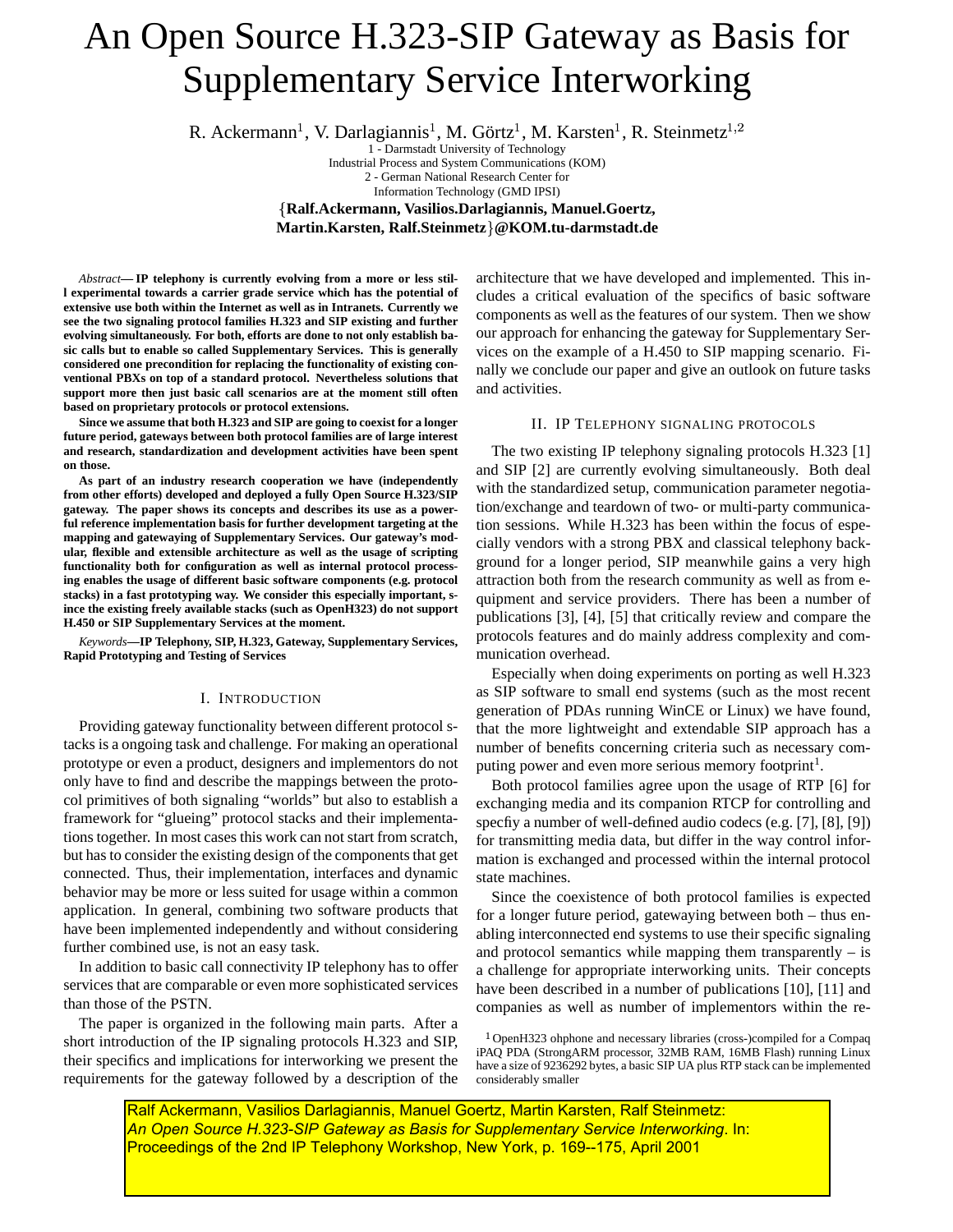search community [12] are working on building such solutions.

## III. THE H.323/SIP GATEWAY PROTOTYPE

## *A. Starting situation*

An interworking unit between the two protocols that has to meet the requirements of protocol conformity, call sequence mapping and direct RTP/RTCP media exchange between the communication endpoints (described in detail in [13], [14]) should try to use existing or evolving protocol stacks thus lowering the necessary implementation effort. Out initial requirements for an implementation are listed in Table I.

| Requirement                  | Implications                    |
|------------------------------|---------------------------------|
| Basic Interworking<br>Func-  | Support for H.323- as well      |
| tionality                    | as SIP-originated calls from    |
|                              | terminals / User Agents with    |
|                              | at least minimal interopera-    |
|                              | ble media encodings             |
| Handling of different locat- | Support for co-location with    |
| ing and addressing mecha-    | H.323 gatekeepers and SIP       |
| nisms                        | UAs becoming "virtual"          |
|                              | H.323 subscribers as well as    |
|                              | for participants in "protocol   |
|                              | clouds" with configurable       |
|                              | way and location of address     |
|                              | mapping                         |
| Interoperability with appli- | Support for different inter-    |
| cations using different pro- | working protocol sequences      |
| tocol versions and variants  | depending on what<br>time       |
|                              | media endpoint description-     |
|                              | s are available (e.g. H.323v1   |
|                              | vs. H323 versions with sup-     |
|                              | port for Fast Connect)          |
| Scalability                  | Initial support for one call at |
|                              | a time as well as for mul-      |
|                              | tiple parallel calls in a full- |
|                              | featured version                |
| Extensibility                | Support for different proto-    |
|                              | col stacks as well as addi-     |
|                              | tional features (such as Sup-   |
|                              | plementary Services) as they    |
|                              | become available                |

TABLE I REQUIREMENTS FOR THE GATEWAY

In order to meet those requirements in an efficient way we did an evaluation and pre-selection of H.323 and SIP base components that has been based on the following criteria:

 Availability, stability and functionality of the package (clientonly vs. full-featured including server component)

 Development and runtime platform (Operating System, implementation language and portability)

Obtainability of program source code and adaptability

• Interoperability

 Estimated complexity of direct integration with other components

 Usage Conditions (Open Source vs. Evaluation Version vs. Commercial Only Version)

After an evaluation of several software packages (additionally to the used stacks we considered the DynamicSoft SIP stack [15], the software forming the sipd package [16] and libdissipate [17]) we have chosen the SIP protocol stack provided by Vovida [18] to integrate with the OpenH323 [19] H.323 implementation. Mainly because they are both Open Source, supported by a large developer community, have evolved rather fast, do support multiple platforms and have meanwhile reached a certain level of maturity.

## *B. Basic gatewaying approach*

Figure 1 shows the the basic concept of interworking between H.323 and SIP using our H.323/SIP-Gateway [20] as well as the interaction of the components.

The gateway component handles the mapping, forwarding and execution of the appropriate signaling messages, whereas the RTP media streams are exchanged directly between the caller and callee.



Fig. 1. Interworking between H.323 and SIP

The gateway is first of all supposed to work in a simple scenario just using directly connected H.323 terminals and SIP User Agents. To be really useful in a "real-world environment" it has to support clients attached via fully deployed "protocol clouds" (H.323 terminals using the Gatekeeper Mediated Call Model, SIP User Agents communicating via "chains" of Proxy and Redirect Servers) as well.

We now provide basic information on the building blocks of our implementation.

## *C. Vovida SIP Architecture*

Implementations using the Vovida SIP stack (such as the SIP User Agent sua) are usually built using an internal *Finite State Machine* (FSM) that is driven by events.

The stack originates and receives messages which are forwarded via an internal FIFO. All the events driving the internal FSM are encapsulated as objects. Existing events that also carry parameter information and can thus be extended and new events can easily be added. The same applies to the additional transitions which can be notated in a standardized way. The implementations multi-threaded asynchronous message passing

The documents distributed by this server have been provided by the contributing authors as a means to ensure timely dissemination of scholarly and technical work on a non-commercial basis. Copyright and all rights therein are maintained by the authors or by other copyright holders, not withstanding that they have offered their works here electronically. It is understood that all persons copying this information will adhere to the terms and constraints invoked by each author's copyright. These works may not be reposted without the explicit permission of the copyright holder.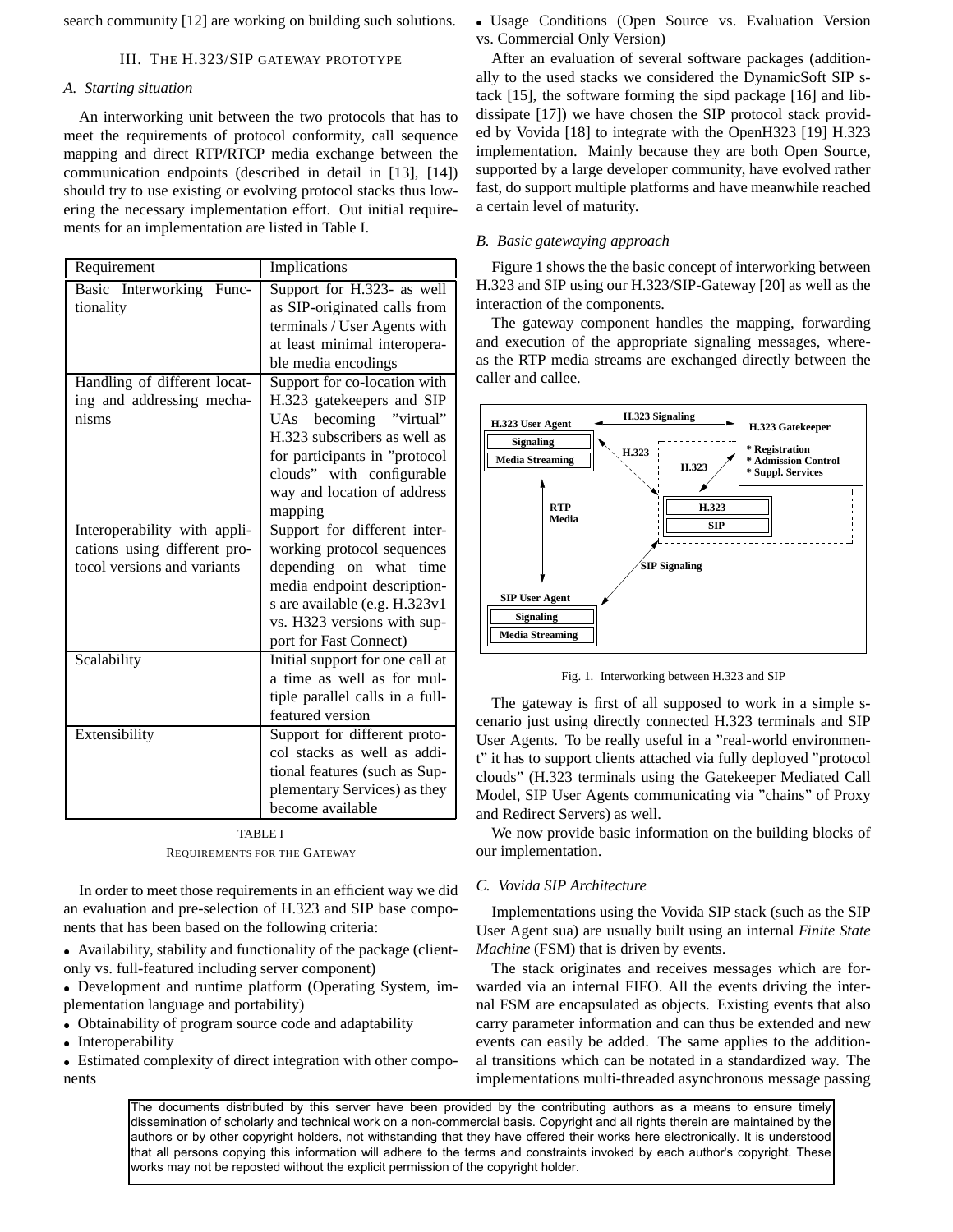approach without the necessity to explicitly call functions directly makes the approach very suitable for loosely coupled interaction and enhancement with other implementations.

## *D. OpenH323 Architecture*

OpenH323 applications are built on top of the powerful network, interprocess communication and threading library *pwlib*. The source package also provides an ASN.1 parser, that automatically generates code for parsing and generating H.323 P-DUs from their standardized ASN.1 description. The handling and processing of signaling messages is encapsulated in an object oriented way which provides simple but powerful means for extensions. The stack is organized using method calls and callbacks that are associated with the protocol and state transitions.

"Primitives" like *OnIncomingCall* or *OnOpenLogicalChannel* can easily be enhanced to add additional functionality such as the extraction and modification of source or target addresses and ports when processing the RTP endpoint descriptions in the gateway case. Enhancements benefit from the clear object oriented structure of the software as well as from the availability of not just an OpenH323 based H.323 terminal but also other components like a H.323/PSTN gateway (pstngw as part of the base package) that shows a possible interworking functionality. As well as an OpenH323 based gatekeeper [21] as a representation how to deal with requests from multiple communication partners.

#### *E. Straight-forward Integration*

The OpenH323 stack uses unique call identifiers referring to a particular call and can be enhanced in a more "close coupling" way by directly calling its methods or registering new methods to be called. We have used that approach for our very first gatewaying experiments, thus integrating the SIP stack as well as the OpenH323 part in just one common executable holding all the functionality.

## *F. More generalized Gateway Architecture*

While the direct integration of two protocol stacks is a valuable approach for creating a first prototype, a more general design must be used for implementing a system that can fulfill its task using a stable and more or less persistent core logic, while combining it with alternative protocol stacks or newer versions of the existing ones. We had to face a rather rapid development of both OpenH323 and Vovida SIP with even changing and non backward compatible classes and interfaces during our project period. Thus a redesign of the gateway has been done, leading to a highly modular system architecture.

Alternative protocol stack implementations can now be integrated as "plug-ins", by implementing the "glueing" code to connect a new component with the well-designed interfaces of the system. Figure 2 shows the structure of the recent system, with the protocol stacks actually used in grey color and alternatives indicated by dashed lines and boxes.

In this architecture, a *Configuration Manager* provides the means to connect the gateway with the SIP and H.323 world. The *Connection Manager* handles the set of the active connections between two end-points that belong to the different signaling worlds. For each new session a *Connection* object is created,



Fig. 2. SIP/H.323 Gateway Architecture

that encapsulates the objects which perform the "translation" of the parameters between the two protocols. The *H2S component* is responsible for the mapping of the H.323 messages and state transitions to the their SIP counterparts, while the *S2H component* is responsible for the reverse translation.

Two interfaces have been defined to increase the modularity of the system. The design of the *SIPInterface* and the *H323Interface* is based on the set of supported messages of each protocol. Each different message is mapped to a specific method. For example, in the SIP protocol the INVITE message is mapped in the Invite() command. Each parameter of the INVITE message is an argument in the Invite() method. The interface for the H.323 protocol has been designed similarly. Since H.323 is a more complex protocol stack, sub-interfaces can be defined for each protocol included in the suite (e.g. H.245, H.225, etc.).

The integration of the core gateway components with the implementation of the protocol stacks is supported by the abstraction of "Linkage" components. Implementation specific parts for each supported stack and their adaption are placed inside those. In our implementation, there are two specific components to integrate the system with the Vovida SIP protocol stack and the OpenH323 protocol stack. For the SIP part, the *LinkageToVovida* component inside the *LinkageToSIP* component communicates with the core Vovida SIP stack through the asynchronous FIFO that processes every event in the protocol stack.

Similarly, in order to integrate the OpenH323 protocol stack, a new module has been realized, the *LinkageToOpenH323*, that implements the callback interface of the OpenH323, as it is required from the specific implementation. All the modification and the implementation details regarding the integration with the specific protocol stacks have been kept in the "Linkage" components, leaving the rest of the system independent.

The arrows in Figure 2 visualize the dynamic behavior of the components. A new SIP message that arrives in the gateway is received from the Vovida component and through the Linkage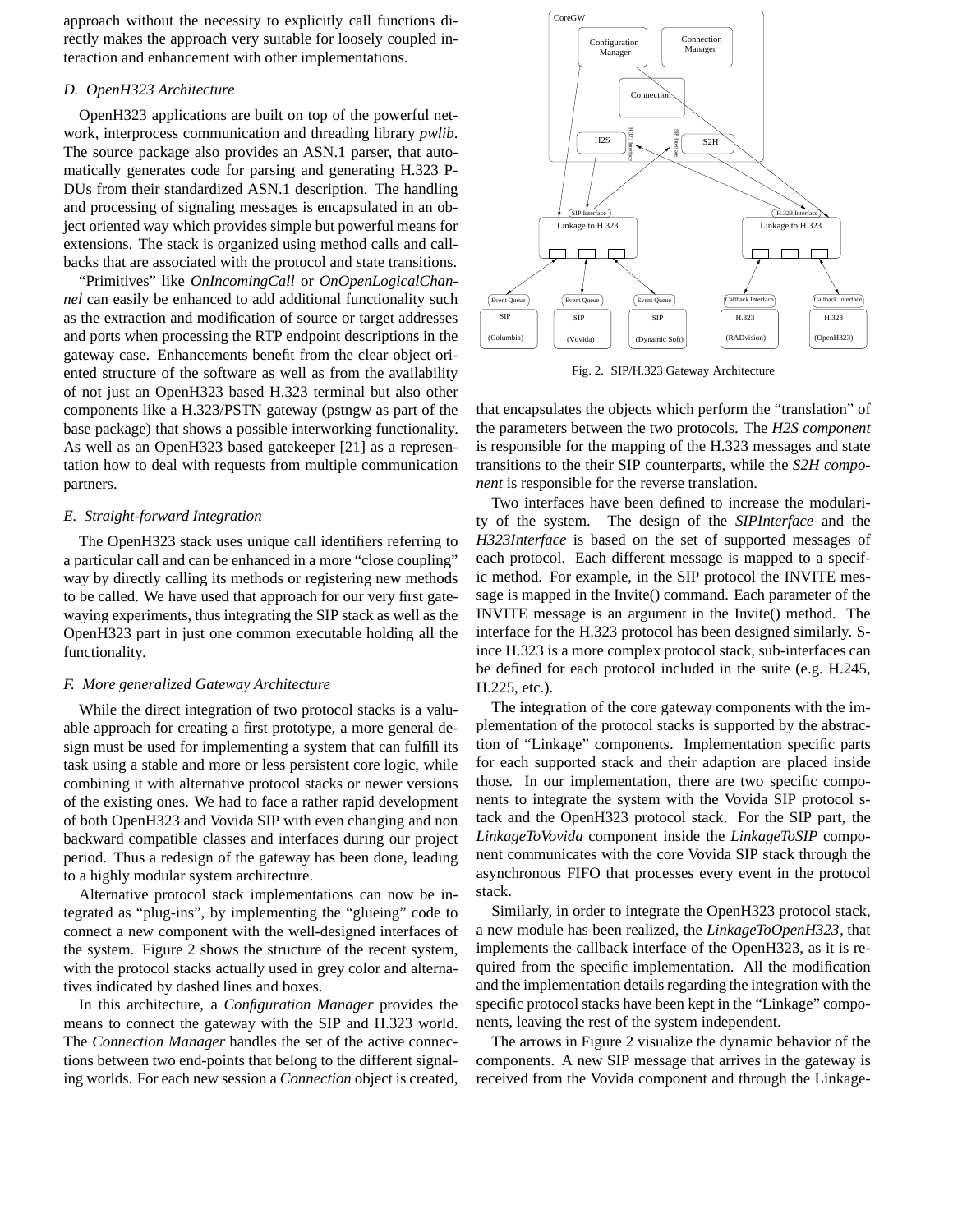ToSIP layer, it is passed to the S2H component. S2H translates the parameters to the H.323 equivalents and it calls the LinkageToH323 component, which implements the H323Interface. The later component is passing the information to the Open-H323 protocol stack and the new message is transmitted to addressed receiver.

## *G. Flexibility by means of Scripting*

Within the gateway development and customization there are a number of situations where flexible means of describing the parsing, modification or generation of signaling PDUs or events and states within the system are very valuable. While this can be done using compiled code it restricts the flexibility and opportunities for rapid prototyping of new mechanisms.

Scripting languages can solve some of these tasks very well. Their drawbacks such as slower execution as well as just limited "compile-time"/static type and correctness checking can be accepted within the environment we have.

Figure 3 shows the usage for address mapping but the the approach can be used for the notation of dynamic protocol sequences as well.



Fig. 3. Integrating scripting functionality

We have chosen to integrate oTcl, an object oriented variant of Tcl, because of its flexibility, easy integration with Unix IPC mechanisms and even direct  $C$  or  $C_{++}$  linkage. Its mechanisms have shown to be well suited for the notation and computation of even complex algorithms [22]. During the development and test process of the gateway a certain functional block can be coded as a call to an oTcl function. This one itself does either use generic Tcl code or may wrap native code that is loaded as a shared library at runtime.

This allows to build and dynamically modify data and signaling paths by passing information through (named) pipe chains and via command line arguments.

## *H. Gateway feature set and interoperability*

The gateway is able to handle multiple connections that are identified by the persistent callReferenceValue (CRV) on the H.323 side as well as by the unique SIP call identifiers on the SIP side. Since just the control data but no RTP audio packets have to be exchanged via the gateway it does not form a performance bottleneck.

The implementation has been tested with different infrastructure and end system components both on the H.323 and SIP side. Its current features are listed in Table II. Naturally it interoperates with the SIP User Agent sua that is part of the Vovida protocol stack.

| Feature                            | Conformance                                                                                                                                |
|------------------------------------|--------------------------------------------------------------------------------------------------------------------------------------------|
| Media capabilities                 | Support for participants us-<br>ing G.711 (no further codec<br>negotiation even if both par-<br>ticipants can support those,<br>yet)       |
| Protocol support                   | SIP and H.323 according to<br>the features of the build-<br>ing stacks, support for both<br>H.323v1 style and Fast Con-<br>nect call setup |
| <b>Environment Integration and</b> | H.323 Gatekeeper-less<br><b>or</b>                                                                                                         |
| <b>Address Mapping</b>             | Gatekeeper-attached<br>mode<br>using configurable address<br>mapping within the gateway                                                    |
| Scalability                        | Support for multiple parallel<br>calls                                                                                                     |

TABLE II CURRENT GATEWAY FEATURES

On the H.323 side we were able to successfully test the gateway with a number of H.323 gatekeepers from different vendors (Tenovis, Siemens) as well as with the Open Source gatekeeper opengate [21] and the clients NetMeeting, OpenH323 ohphone (formerly voxilla) and the LP5100 IP phone.

# *I. Availability of other implementations*

By the time we finished the first gateway implementation for our research contractor another comparable implementation [23] combining the protocol stack used within the Columbia University sipd and OpenH323 became available. It is distributed in a binary evaluation version and source code can be obtained and licensed for evaluation and further use.

We see our implementation as to a certain extent similar to this one, while our intended licensing policy will differ. The gateway can now (after we reached an agreement with the research contractor) released fully Open Source. Additionally we will use it as an research and implementation basis for the integration of Supplementary Services.

# IV. CHALLENGES FOR IP TELEPHONY SERVICE ENHANCEMENTS

In general we can distinguish between *Supplementary Services* (which implies a well defined meaning within the H.450. protocol framework in the H.323 world) and a more general set of additional functionality that we can call *Value Added Services* (such as e.g. Presence or Instant Messaging Services as well as the description and customization of complex *Communication Workflows*). They differ in both where and by which basic mechanisms they are provided, composed and furnished.

## *A. Service Description and Parameterization*

The *Call Processing Language* (CPL) [24] approach primarily addresses service parameterization by untrusted developers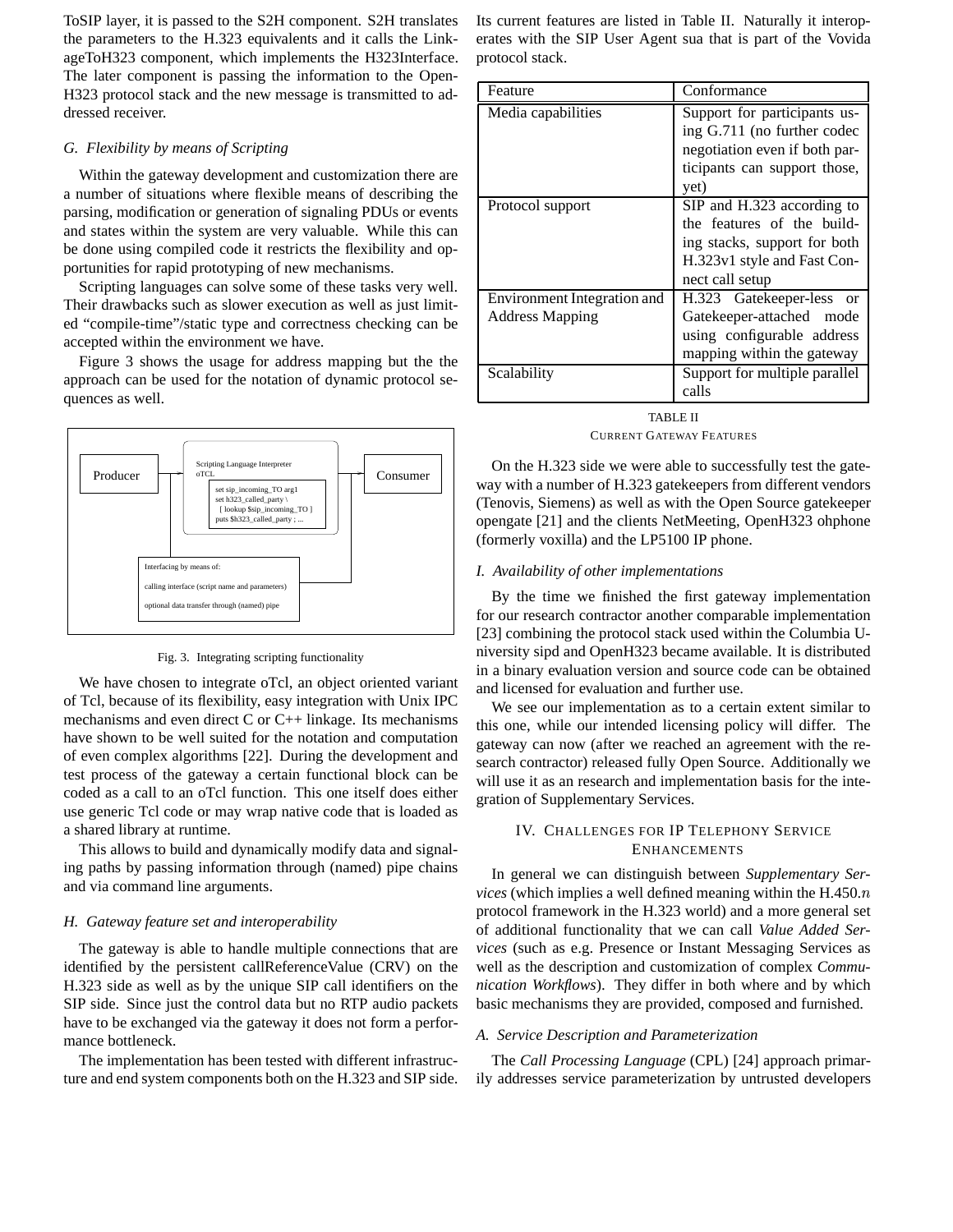or users within both end as well as infrastructure systems. It uses XML for notating the processing of parameters and the intended functionality. Following the IN-Service model CPL is strictly formalized and uses a decision graph technique, hence a *Directed Acyclic Graph* (DAG), to describe the flow of the program. This allows methods for analyzing worst-case paths and a guarantee for well-defined termination.

CPL scripts can be transported and placed either by out-ofband means but preferably using core protocol mechanisms such as the transport as payload of a SIP REGISTER message. The usage of CPL for creating and describing service logic for H.323 telephony systems is currently under evaluation and ongoing discussion with participation of experts from both the ITU as well as the IETF groups.

## *B. Integration Mechanisms*

Whereas the CPL approach assumes a runtime-environment that has been pre-established within the infrastructure and end system components (and primarily needs to be parameterized), services can also be provided at a lower (more implementation centric) level.

At the moment two programming language and implementation mechanisms for SIP are proposed. For trusted developers an extended CGI (Common Gateway Interface) called *SIP C-GI* [25] is considered. The CGI technique is well known for creating dynamic content for web pages or triggering external interactions in the http environment. It is well-suited for developing applications using any programming language and having access to any resource.

Another approach is the use of the Servlet technology. A *SIP Servlet* [26] is a specialized Servlet which executes telephony service logic. It is written in Java code and interacts with a SIP server or a "Servlet-Engine". The standardized Server API [27] allows to run the code on all Servlet-enabled servers. Because it defines a possibly standardized framework and JAVA compileand runtime checkings as well as security precautions, we conceptually see it between the stringent restrictions of a CPL and the complete (but often also undesired and dangerous) openness of SIP CGI.

#### *C. Relevance for Gateway Design*

The approaches build a solid base for writting and installing in particular high level Supplementary Services, whereas our initial focus lies more on *Call Control* services. The gateway must handle the mappings between the protocols H.450 and SIP first of all to ensure an seamless and transparent interworking. Design and implementation should consider the above mentioned approaches though.

## V. PROVIDING GATEWAY FUNCTIONALITY FOR SUPPLEMENTARY SERVICES

Existing H.323/SIP gateway implementations only support interworking for basic call functionality while interworking for Supplementary Services is (as far as public information is available) not provided yet. Since exactly those services are considered crucial for widespread user acceptance we expect this to change rapidly within the near future.

At the moment the definition of the feature set and appropriate protocol mappings [13], [11] are under development and standardization. The ITU-T Recommendations H.450 specify several ISDN-like services for H.323, whereas Supplementary Services for SIP are specified within the Working Groups of the IETF.

## *A. Signaling Protocol Extensions*

Describing and configuring a service can only be based on the functionality that the underlying protocol provides. This involves both the specification and standardization of new protocol sequences using existing PDUs and methods as well as the definition of new ones, if this is necessary.

*Call Transfer* [28], *Call Park and Pickup* [29] and a comprehensive set of features comparable to those well-known for the classical ISDN [30], [31], [32], [33] are defined as Supplementary Services for the H.323 environment within the H.450 protocol series. The ITU Recommendations basically define a detailed, stringent and complete set of new (A)PDUs needed for a service, whereas the SIP approach appears to be more "functionality and mechanism centric".

Consequently a conceptional framework [34] for enhancing SIP with Supplementary Services has been derived meanwhile. On this basis two more drafts, that address dedicated Call Control services – Call Transfer [35] and Call Diversion Indication [36] – are available.

Once protocol primitives are established, they have to be integrated and parameterized using higher layer mechanisms. Defining a comprehensive operational system does not need a "part by part" but an integrated system approach. Design and implementation decisions definitely have a general effect and often alternatives can be chosen for where to place a certain functionality. Therefore we consider these higher layer mechanisms within our interworking scenario as well.

## *B. Analysis of Use Cases and protocol mappings*

Whereas the definition and deployment of services within one protocol world is already a challenge, their interoperability in hybrid signaling scenarios is a task, that protocol gateways will have to deal with in the future. Therefore we will show an analysis of possible scenarios and their implications for enabling appropriate mechanisms within our gateway. We have chosen the following example, because it involves general basic functionality that can be refound and adapted in other scenarios.

The ITU-T Recommendation H.450.2 (Call Transfer) describes the service which enables the served user A to transform an established call (user A - user B) into a new call between user B and a user C selected by user A. The involved H.323 and SIP parties are shown in Figure 4.

Participants may be located in three different "zones", each with an own Gatekeeper or Registrar / Proxy server.

A SIP client  $(SIP_1)$  is talking to an H.323 client  $(H.323)$ through a gateway. This call should be transfered into a call between this H.323 and another SIP client  $(SIP_2)$ . For simplification we do not explicitly show Gatekeeper or Registrar interaction for resolving symbolic names or addresses.

To enable Call Transfer between a H.323 and a SIP client, the SIP side should use a modified stack supporting the SIP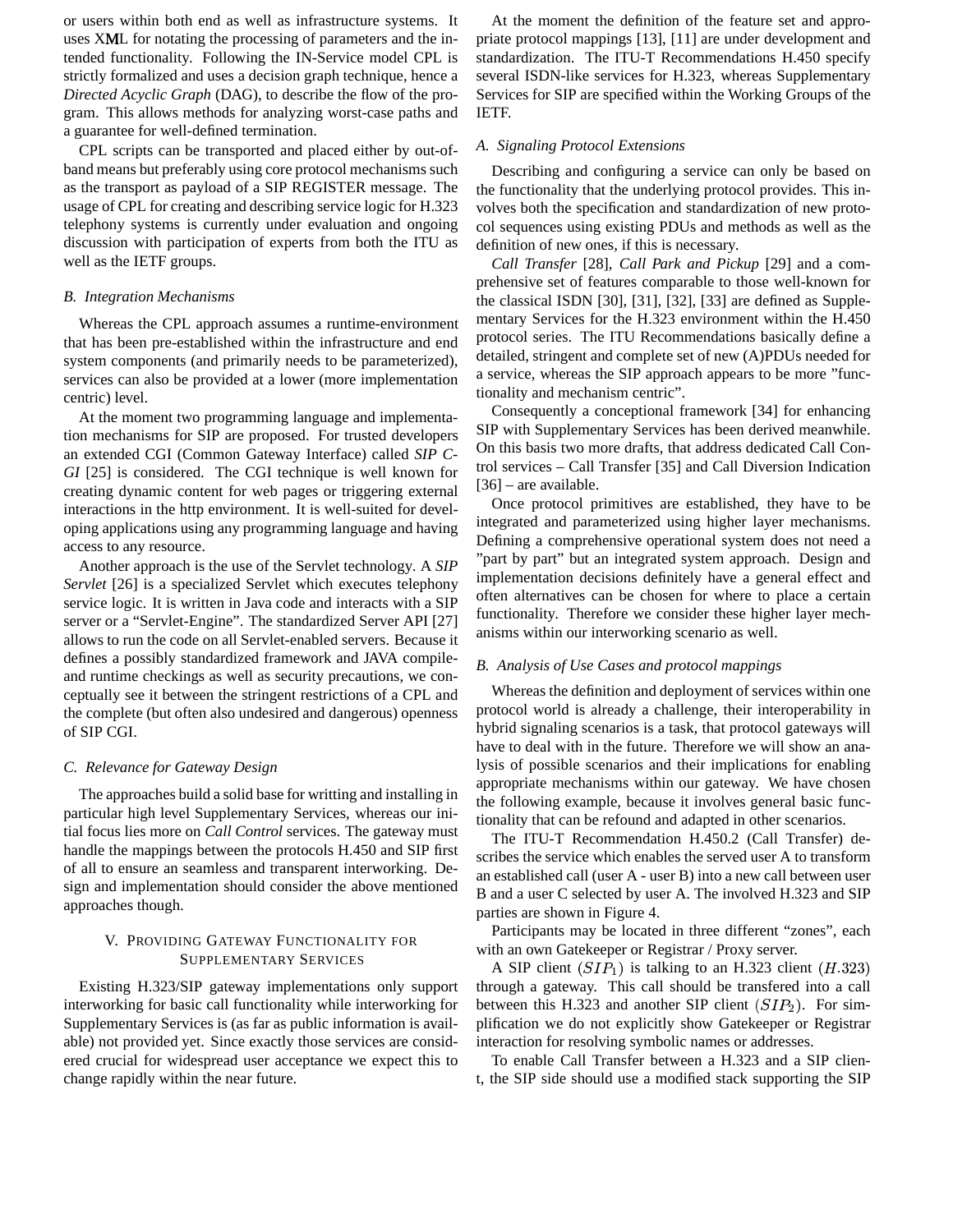

Fig. 4. Schematic scenario for Call Transfer

*REFER* [35] call control extension and must interact with an H.323 stack supporting H.450.2. The sequence of messages between the gateways and the three entities  $(SIP_1, H.323, SIP_2)$ is described schematically within the following paragraph. Additionally signaling details are shown in Figure 5.

In SIP an unattended transfer (the counterpart to the blind transfer in H.323) of a call is instantiated by laying the connection with the endpoint, which should be transfered, on hold. This can be achieved by sending an INVITE (hold) message (2). When this is confirmed, a REFER message (3) from the transferor to the transferee is sent. If the transferee is willing to accept the call transfer, it signals this by a 202 ACCEPTED message.

The REFER method indicates, that the recipient should contact a third party using the contact information provided in the method. The REFER message is "translated" by the gateway into its H.323 equivalent, a FACILITY request (3). The REFER method indicates, that the recipient should contact a third party using the contact information provided in the method.

To transfer the call the REFER-headers *Refer-To* and *Referred-By* are used to convey the necessary information. On the H.323 side the FACILITY message is a Q.931 message type defined within the H.225 protocol [37]. Both messages contain (among other information) the address of the new endpoint. With this information a H.225 SETUP sequence (5) to the new endpoint is initialized, which is turned into an INVITE message from the H.323/SIP-Gateway.

After a successful negotiation between the H.323 client and  $SIP<sub>2</sub>$  (messages sequence 5) and the receipt of a CONNECT (6) messages at  $H.323$  the initial connection is released (8) using H.225.0 RELEASE COMPLETE message. On the SIP side the connection is torn down by the gateway, using a sequence of NOTIFY (8) and 200 OK, BYE and 200 OK (9).

The generally known and implemented interworking techniques can be used to perform the appropriate the H.323/SIP and H.245/SDP (capability handling) mappings.

The description (with its several mappings and transitions) should show that the (prototyping) test and deployment of Sup-



Fig. 5. Call Transfer signaling with gateways

plementary Services can benefit from the availability of a flexible notation and runtime support for protocol sequences and payloads within the gateway.

#### *C. Integrating Supplementary Services into our Gateway*

To enable Supplementary Services over a gateway, several of the components shown in Figure 2 are involved and have to be changed or enhanced.

First of all, signaling stacks that provide the low-level functionality for the services (being able to generate and interpret appropriate PDUs such as FACILITY and REFER in our example) have to be chosen and integrated. By interfacing them via Linkage modules this is possible either by enhancing the existing stacks or replacing them with new ones without breaking the core functionality.

The protocol message translation and their semantic interpretation will be done within the core components H2S and S2H. Through the usage of scripting for notating both static message mappings as well as dynamic protocol state transitions our implementation is well suited for doing that in a fast rapid prototyping way.

We consider this integrated scripting functionality as one of its main benefits, because it enables us to quickly react on changes in the specifications and do selective tests. Additionally the question of whether unexpected and undesired feature interactions may occur can be practically monitored.

## VI. CONCLUSIONS AND FUTURE WORK

Within this paper we have described the design and implementation of an extendable full Open Source H.323/SIP gateway that will form the core of our ongoing work on providing Supplementary Services for both IP telephony protocol worlds. We consider the use of scripting within the gateway logic as promising approach that should be discussed as work in progress.

The source code of the gateway (in its version without H.450